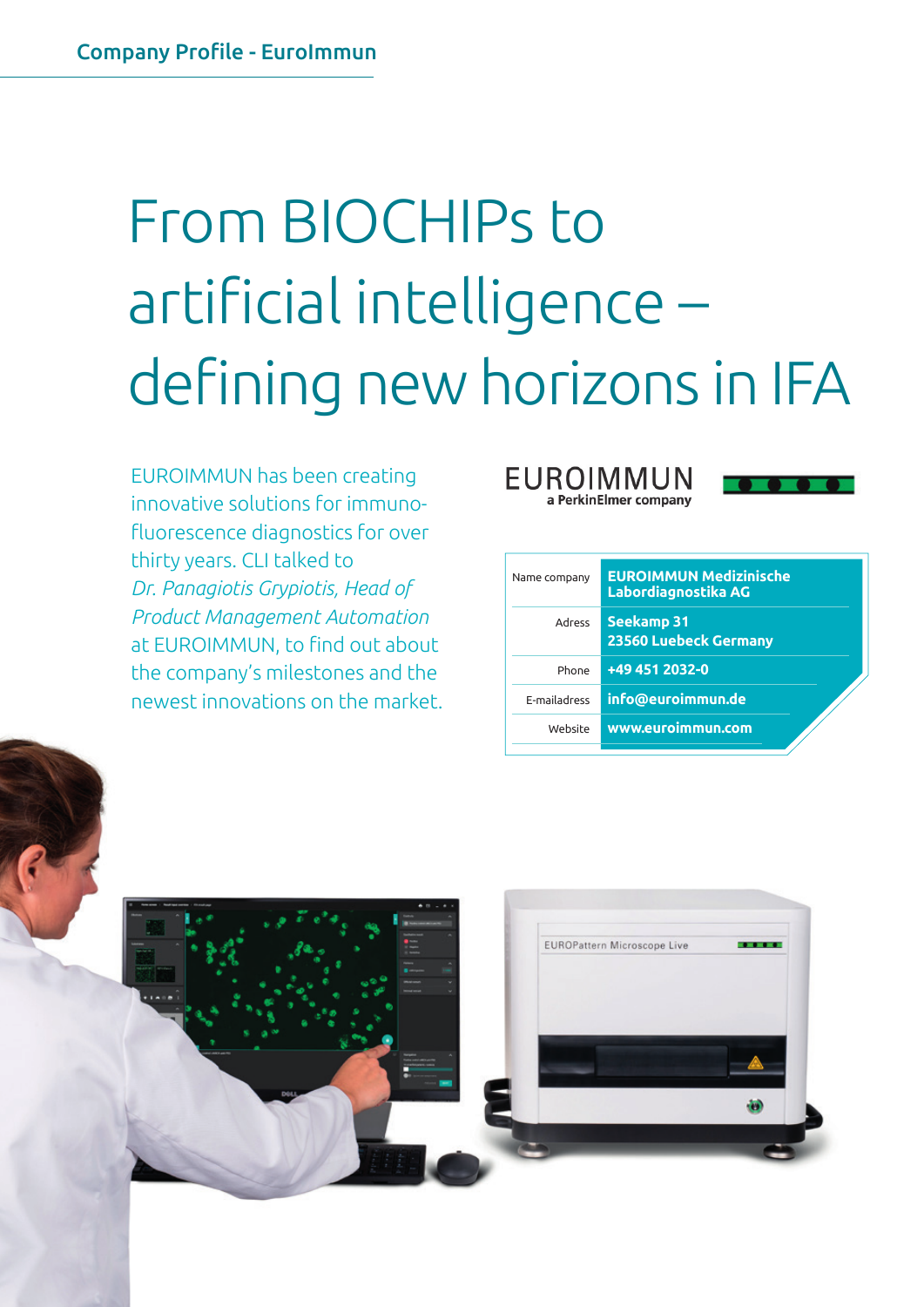## Why is IFA so important for diagnostics?

The indirect immunofluorescence assay or IFA serves as an essential screening method for detecting many types of antibodies. It offers high sensitivity and specificity, as well as a broad antigen spectrum due to the use of cells and tissues as antigenic substrates.

## What are the challenges of IFA?

Manual incubation of the slides requires sufficient staff to perform the assays within the timeframe, where it is always a challenge to find skilled personnel. Traditional microscopic evaluation of the fluorescence patterns is also time-consuming and demands high proficiency from laboratory staff. It is, moreover, based on subjective interpretation by the lab technicians, which can lead to high intra- and inter-laboratory variation. Automated systems can help to solve these problems by improving the efficiency and standardisation of IFA.

#### How long has EUROIMMUN been active in the field of IFA?

EUROIMMUN has been building expertise in IFA since the 1980's. We possess a broad technology base and extensive know-how, enabling us to design optimal solutions to meet our customers' needs. Having our own production facilities also means that we can react quickly to laboratories' evolving requirements. EUROIMMUN strives to continually propel IFA technology to a new level with cutting-edge solutions for slide processing, microscopy and evaluation.

#### What was EUROIMMUN's first breakthrough?

One of EUROIMMUN's first pioneering achievements was BIOCHIP Technology, which was invented by the company's founder Professor Dr. Winfried Stoecker in 1983. In this method, miniature sections of different substrates are positioned side by side in the reaction fields of microscope slides and incubated in parallel under standardised conditions using the TITERPLANE Technique. This multiplex approach enables comprehensive antibody profiles to be established with a single analysis. Today, we offer the largest portfolio of IFA substrate combinations on the market encompassing all kinds of diagnostics.

#### How can the IFA slides be automatically processed?

Today's laboratories have a variety of options for automated processing of IFA slides depending on their sample throughput. Our top-end instrument, the EUROLabWorkstation IFA, was introduced in 2019 and provides fully automated and standardised processing of IFA slides at an unmatched throughput of more

than 200 samples per hour using ten needles. The largest lab chains in the world rely on this speed to manage their very high sample throughput, which reaches into the thousands daily. The system was developed by EUROIMMUN with a focus on data integrity and minimisation of manual processes. Drawing on experience gained from previous milestones, we incorporated our proprietary TITERPLANE incubation and MERGITE! washing technologies to ensure brilliant fluorescence signals. Further instruments such as the IF Sprinter and Sprinter XL are available for smaller sample numbers. These devices are in use in 47 countries all over the world, and the 1000th device has recently been installed at a customer site. As a complementary device for smaller laboratories, EUROIMMUN also developed the tabletop MERGITE! for fully automated slide washing, the only such device on the market. Its controlled liquid flow ensures meticulous washing that is gentle on the substrates, ensuring high-quality results.

#### When did EUROIMMUN introduce its first specialised microscope?

EUROIMMUN launched its first microscope tailored to indirect immunofluorescence in 2006. The simplified, low-maintenance design incorporated a controlled LED in place of conventional complex illumination fittings. With its long life span, low power consumption and regulated light intensity, the cLED brought a new level of reproducibility, cost-effectiveness and convenience to immunofluorescence microscopy. The cLED technology is now used in our EUROStar III Plus microscope, as well as in our highly successful EUROPattern series.

### How did the EUROPattern enhance IFA microscopy?

Computer-aided immunofluorescence microscopy using the EUROPattern system was a landmark development, as it enables complete on-screen evaluation of IFA, thus eliminating the need for a dark room. The EUROPattern Suite, the first version of which was introduced in 2011, consists of a fully automated microscope with slide magazine accompanied by sophisticated software for image recording, pattern interpretation and result archiving. A novel feature is the slide barcode reader to ensure traceability of results. EUROPattern microscopes include precision optics incorporating state-of-the-art Zeiss components to ensure top-quality images. The high-capacity EUROPattern Microscope 1.5 model can process up to 500 fields containing multiple BIOCHIP substrates in one run. It has an image acquisition speed of 13 seconds per image, which established it as the frontrunner in speed. There are currently more than 500 installations of this microscope worldwide.